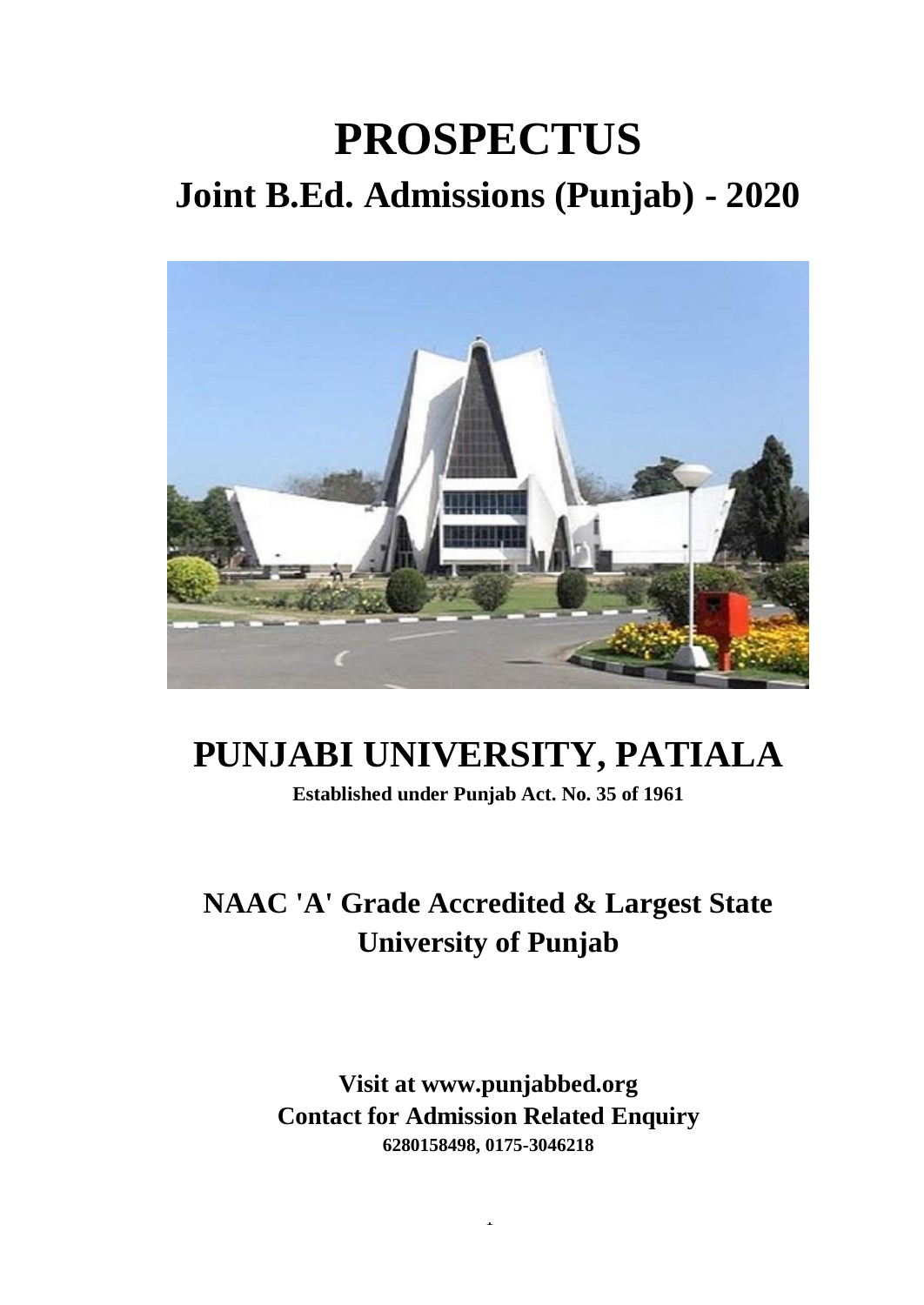## **PUNJABI UNIVERSITY, PATIALA Joint B.Ed. Admissions (Punjab) - 2020**

#### **Punjab State B.Ed. Common Admissions (B.Ed. - 2020)**

#### Prospectus

**Joint B.Ed. Admissions (Punjab) -2020**

**For Colleges of Education situated in state of Punjab only.**

**(Government, Government Aided, Private Self-Financed Colleges) Affiliated to Panjab University, Chandigarh, Punjabi University, Patiala and Guru Nanak Dev University, Amritsar**

| Date of Availability of Online Application           | 15 <sup>th</sup> October, 2020           |
|------------------------------------------------------|------------------------------------------|
| Form                                                 |                                          |
| <b>Last Date for Submission of Application form:</b> | To be notified later                     |
|                                                      |                                          |
|                                                      | <b>Application Fee [Non-Refundable]:</b> |
|                                                      | General Category: Rs. 2400/-             |
|                                                      | $SC/ST/PwD$ : Rs. 1200/-                 |

| <b>Admission Website:</b> | punjabbed.org                  |
|---------------------------|--------------------------------|
|                           | B.Ed. Admission Centre,        |
|                           | Seminar Hall, Second Floor,    |
|                           | Department of Education & C.S. |
|                           | Arts Block-5,                  |
|                           | Punjabi University, Patiala    |

#### **For any Admission related query please contact at:**

| <b>Telephone No.:</b> | 6280158498, 0175-3046218 |
|-----------------------|--------------------------|
|                       |                          |

**E-mail:** [punjabbed2020@pbi.ac.in](mailto:punjabbed2020@pbi.ac.in)

**Enquiry Time:** 10:00 a.m. to 4:00 p.m.

*Candidates are advised to visit the website regularly for information and updates.*

*In order to avoid last minute rush, the candidates are advised to apply early enough. The university will not be responsible for any network related problem at a later stage.*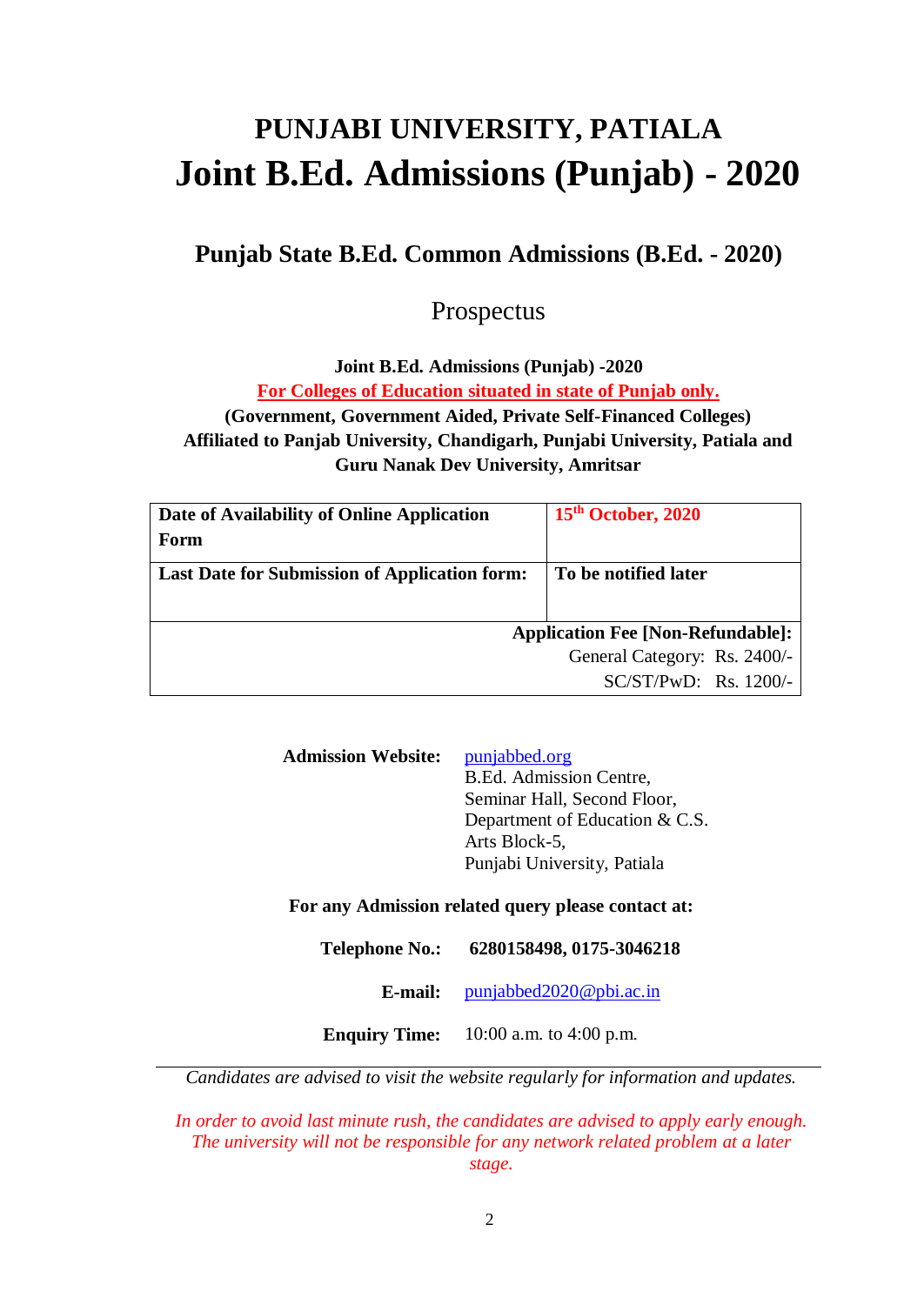Joint B.Ed. Admissions – 2020 for Colleges of Education (Government, Government Aided, Private Self-Financed Colleges) Affiliated to Panjab University, Chandigarh, Punjabi University, Patiala and Guru Nanak Dev University, Amritsar and situated only in State of Punjab will be done. Those who aspire to take admission in these colleges may apply online from October 15, 2020 at [punjabbed.org](https://punjabbed.org/)

*The information for admission is based on the guidelines laid down by the competent authority. These are subject to modification according to the latest instructions/ policies issued by the concerned University, NCTE and Punjab Govt. from time to time.*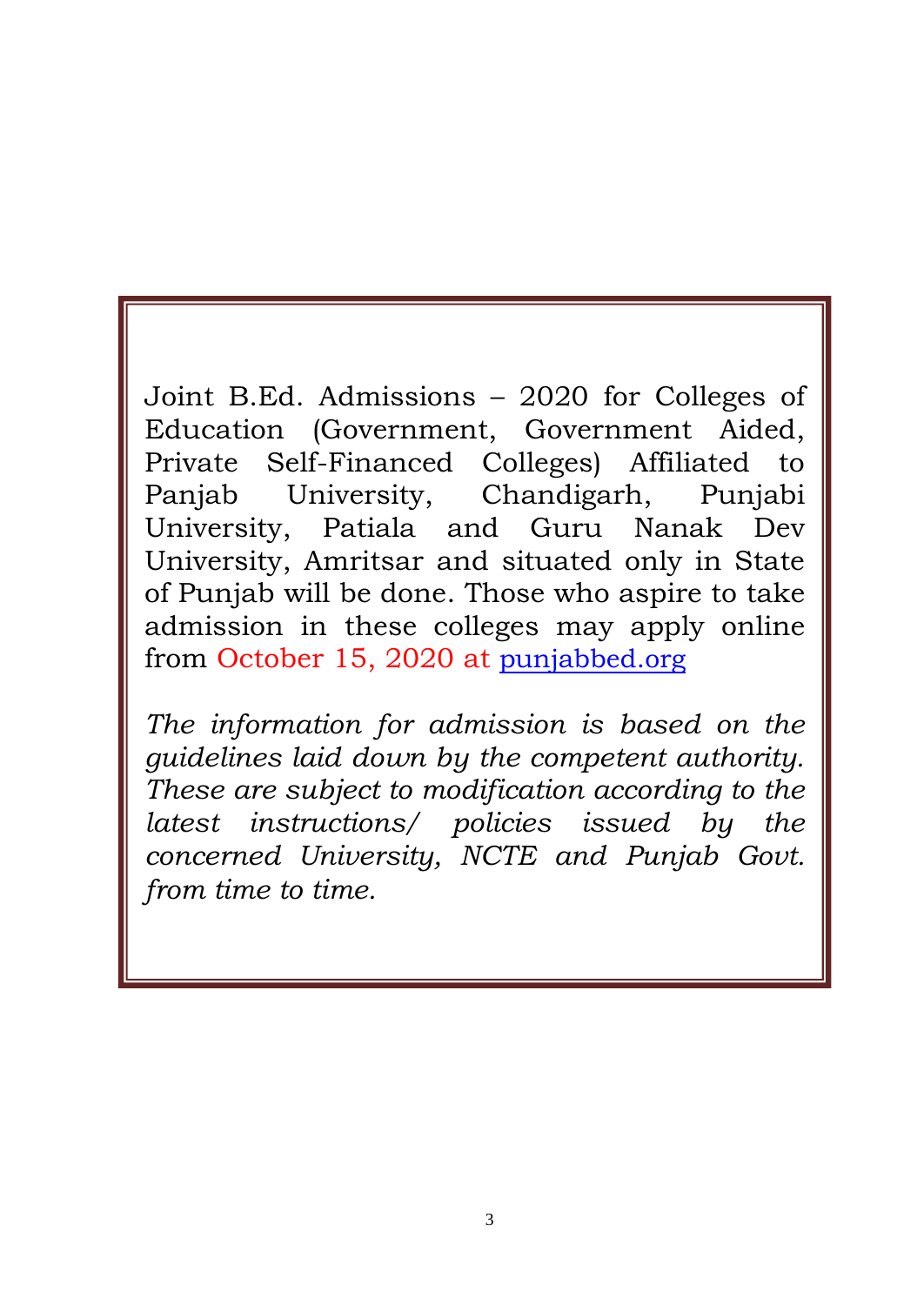#### **CONTENTS**

| <b>Sr. NO.</b><br><b>Title</b>             | Page No.       |
|--------------------------------------------|----------------|
| 1. General Information                     | 5              |
| 2. Eligibility                             | 5              |
| 3. List of Major Subjects                  | $\overline{7}$ |
| Criteria for admission<br>$\mathbf{4}$ .   | 12             |
| 5. Division of Seats                       | 12             |
| 6. Reservation of Seats                    | 13             |
| <b>General Instructions</b><br>7.          | 15             |
| Important Instructions to candidates<br>8. | 16             |
| 9. Instructions for choice Filling         | 17             |
| 10. Important Dates                        | 18             |
| 11. Verification of Documents              | 18             |
| 12. Fees & Funds                           | 19             |
| 13. Admission to Management Quota Seats    | 19             |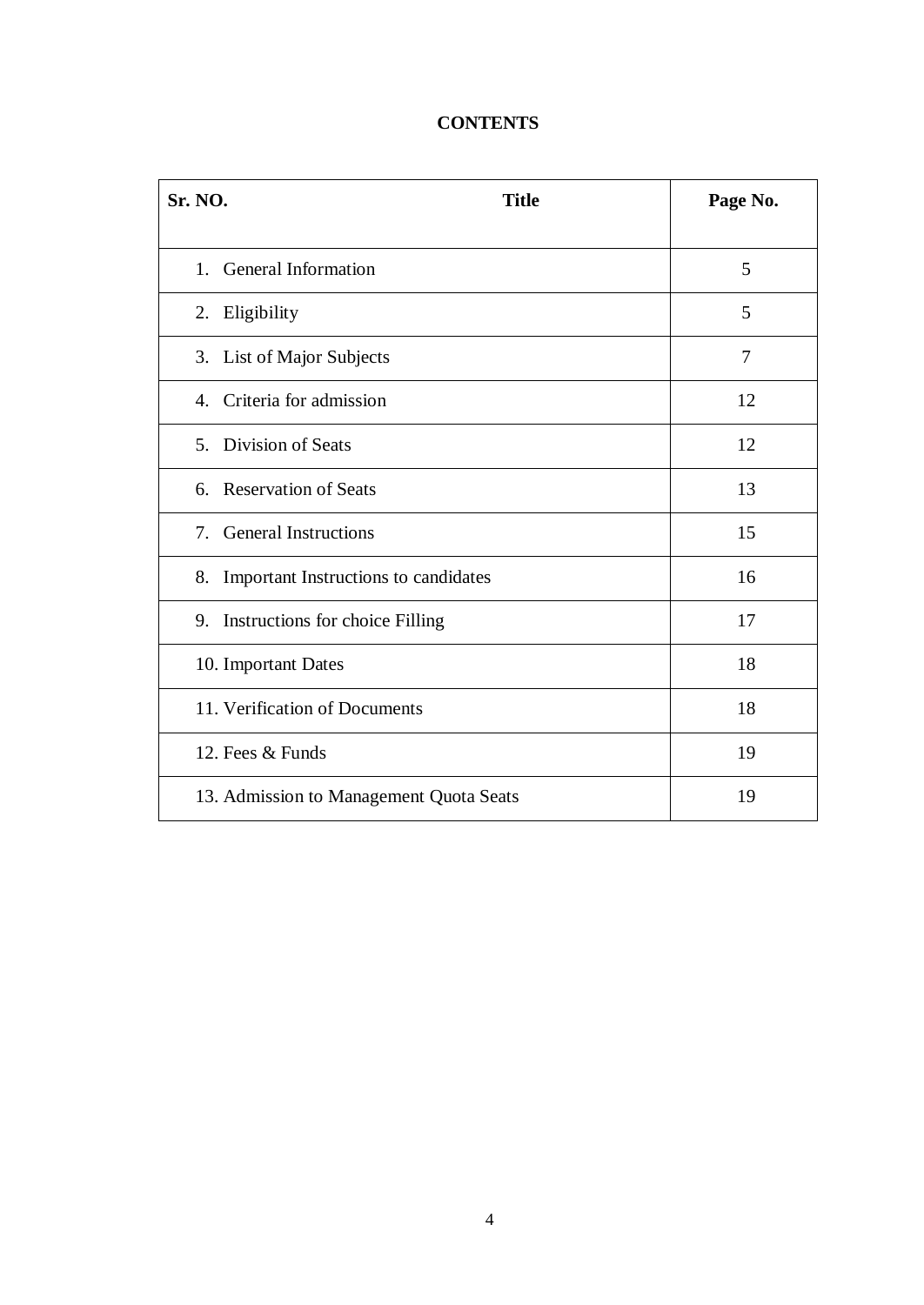#### **STATE LEVEL B.ED. ADMISSIONS -2020**

#### **1. GENERAL INFORMATION**

As authorized by Punjab Government, the Punjabi University, Patiala will conduct the common process for admission to B.Ed. Course in the Colleges of Education (Govt., Govt. Aided, Private Self- Financed Colleges) situated in Punjab and affiliated to Panjab University, Chandigarh; Punjabi University, Patiala and Guru Nanak Dev University, Amritsar. The information about Colleges of Education and the number of seats available therein as per approval granted by the National Council for Teacher Education (N.C.T.E) as notified in the Punjab Government Notification No. 14/18/2011-3Edu1/1024 dated 6/05/2020.

#### **2. ELIGIBILITY**

#### **(a) A person who possesses the following qualifications shall be eligible to join the course:**

- Candidates with at least 50% Marks either in Bachelor's degree and/or in the Master's degree in Science/Social Sciences/ Humanities/Commerce/Home Science/B.B.A/B.C.A,/Engineering/ Technology or any other qualification equivalent thereto, are eligible for admission to the B.Ed. programme. However, while calculating merit, marks obtained in Graduation only will be considered.
- Candidates should have passed Graduation/Post-Graduation in a relevant school subjects.
- A candidate getting admission on the basis of Post graduate degree shall have to opt for one of teaching subjects pursued by him/her at Master degree.

#### **NOTE:**

- A. Any candidate with less than 50% or less marks would not be eligible.
- B. Any candidate who has passed Graduation without a relevant school subject would not be considered.
- C. There shall be a relaxation of 5% marks in favour of SC/ST/PwD candidates. Candidate with less than 45% marks belonging to these categories shall not be eligible. PwD candidates shall be eligible for relaxation provided that they produce a medical certificate that they have at least 40% physical disability.
- The reservation in seats and relaxation in the qualifying marks in favour of the reserved categories shall be as per rules of the Govt. of Punjab.
- Provided that such minimum qualifying marks shall not automatically entitle a candidate to get admission in an institution but only entitle the candidate concerned to fulfill other institutional criteria notified by the institution concerned or by the Government concerned from time to time to apply for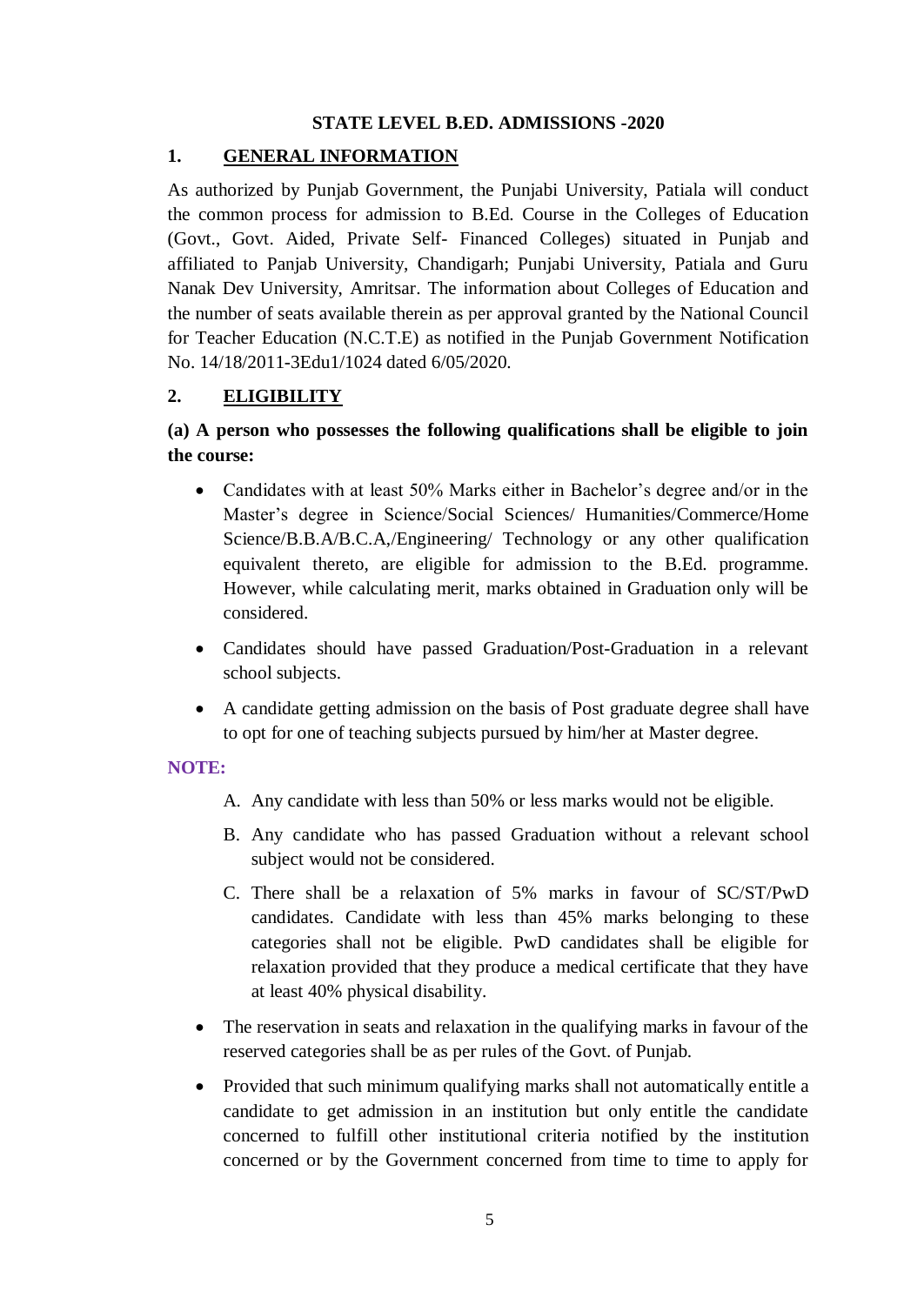admission. Online admission will be offered to only those candidates who will qualify the Criteria for admission and provide the options for colleges along with subject combination.

- (b) Candidate must have studied the major subject of the pedagogy combination for at least two years at graduation level/Master's level. The minor subject should have been studied for at least for one year/one semester. Honors students shall opt for major subject in which they have obtained Honors.
- Admission to B.Ed. course is subject based. At the time of admission, each candidate shall opt for two teaching/pedagogical subjects, which has been studied at graduation/post-graduation level. The candidate must have studied the major subject of the pedagogy combination for at least 2 years at graduation level or two years at Master's level. The minor subject should have been studied for at least for one year/one semester.
- The candidates who have passed additional subjects at graduation level can opt for only those teaching subject, marks of which are taken into account for the purpose of calculating percentage of marks at graduation level.
- B.Com./B.B.A./M.Com. graduates /postgraduates may opt for two teaching subjects- one is pedagogy of commerce and the other shall be pedagogy of economics/mathematics/anyone language i.e. pedagogy of English/Hindi/Punjabi/Sanskrit.( B.Com/B.B.A. graduates shall be considered in commerce stream only, even they have passed additional arts subjects unless they have passed Masters in Arts)
- B.C.A. graduates may opt for pedagogy of computer science as one subject. The other subject shall be pedagogy of mathematics or any one language (English/Punjabi/Hindi/Sanskrit)
- B.E./B.Tech. graduates shall opt for any two subject combination out of Pedagogy of Mathematics, Computer Science, Science , Languages.
- B.Sc.(Home Science) graduates shall opt for two pedagogy subjects. One is pedagogy of Home Science, other may be subject studied at graduate level i.e. Science or any one language ( English/Hindi/Punjabi/Sanskrit).
- B.Sc (Medical) graduates shall opt for two teaching subjects out of the following: (a) Pedagogy of Science/ Life Science; (b) Pedagogy of Physical Science; (c) Pedagogy of any one language i.e. English/Hindi/Punjabi/Sanskrit.
- B.Sc (Non-Medical) graduates shall opt for two teaching subjects out of the following: (a) Pedagogy of Science/Physical Science; (b) Pedagogy of Mathematics/Computer Science; (c) Pedagogy of any one language i.e. English/Hindi/Punjabi/Sanskrit.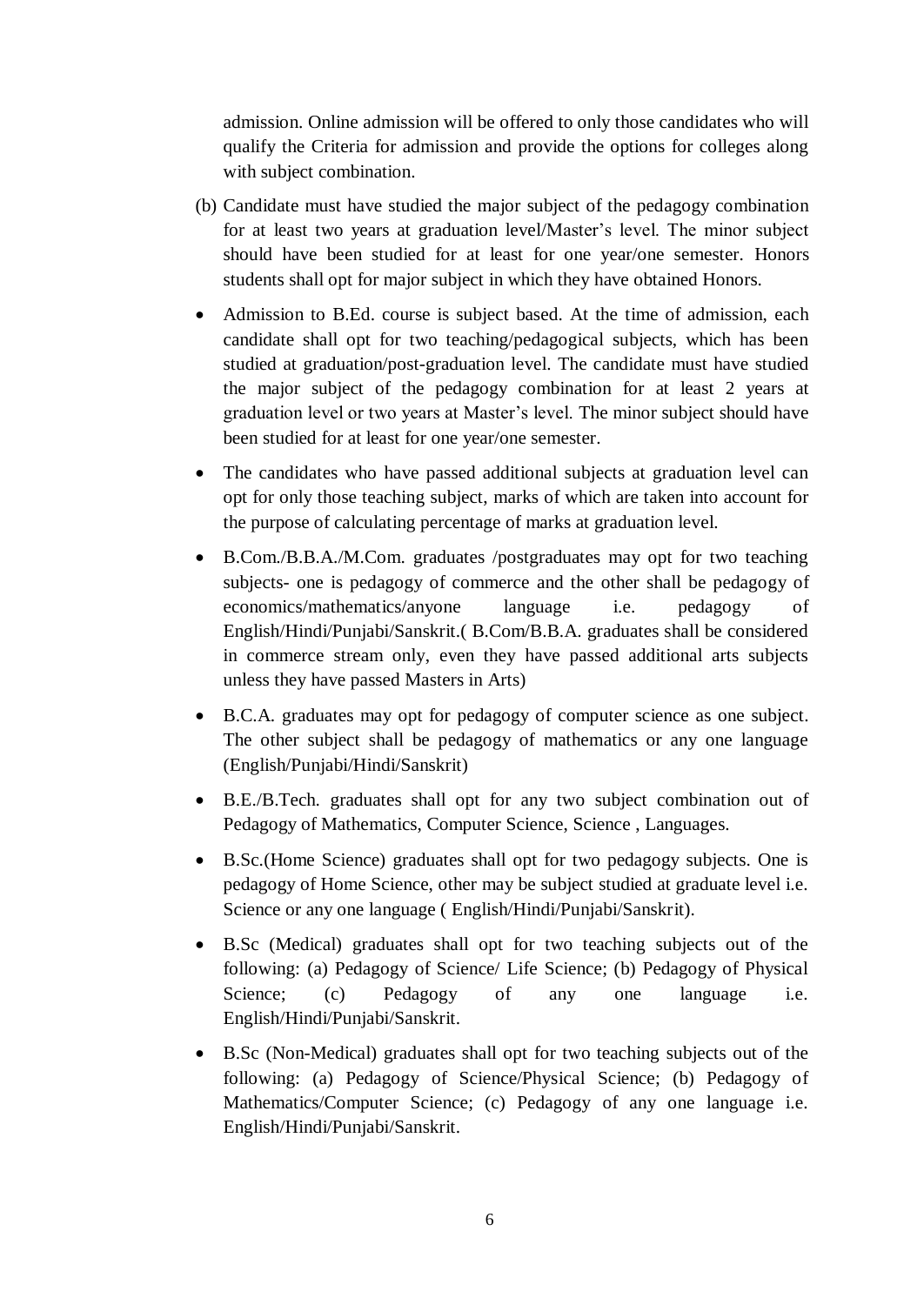- Graduates with Fine Arts/Music/Computer Science/Home Science/Physical Education/Mathematics/Statistics/Quantitative techniques shall opt for any of these subjects with the other subject combinations available in the college.
- Teaching of Fine Arts shall be offered to a candidate who had taken up Fine Arts/Performing Arts/Fashion Design/Fashion Technology or B.A. with Diploma in Drawing and Painting or Arts and Craft Teacher's course from a recognized institution.
- Arts Graduates may opt for any two pedagogical subjects one each from the following (a) and (b):

(a) Pedagogy of Social Studies/Economics/History/Geography/Political Science/Sociology/Public administration/Fine Arts/Physical Education/ Music/Home Science.

(b) Pedagogy of any one language i.e. English, Punjabi, Hindi, Sanskrit provided that the candidate has studied the subject at the graduation/postgraduation level.

- B.A.LL.B. /B.Com. LL.B Graduates shall opt for two teaching subjects which they have studied during the course, major for at least two years and minor for at least one year/ one semester.
- Teaching of Social Studies shall be opted by the graduates who have taken up any two of the following subjects at B.A./M.A. level: - (i) History (ii) Geography (iii) Political Science (iv) Sociology (v) Economics (vi) Public Administration (vii) Philosophy (viii) Psychology (ix) Education (x) Defense Studies (xi) Religious Studies (xii) Social Work (xiii) Community Education.
- **Note:** Panjab University, Chandigarh has allowed to opt for "Teaching of Social Studies" as major subject even with only one of the subjects from the above mentioned list
- c) The candidates should have passed the graduation examination at the time of submission of Application form to be eligible for counseling.
- d) Result late (RL)/Re-evaluation/Compartment cases, if their results are declared before second and final counseling, shall be considered subject to availability of seats only.

#### **3. LIST OF MAJOR SUBJECTS**

Admission to the B.Ed. Programme is subject based. The candidate must have studied the major subjects of the subject combination for at least two years at **Bachelor's level/ Master's level**. During online counseling, only the major subject would be allotted by the university. The minor subject would be allotted by the college. Allocation of seats doesn't mean confirmation of admission. The admission will be confirmed by the college concerned after checking and verification of the documents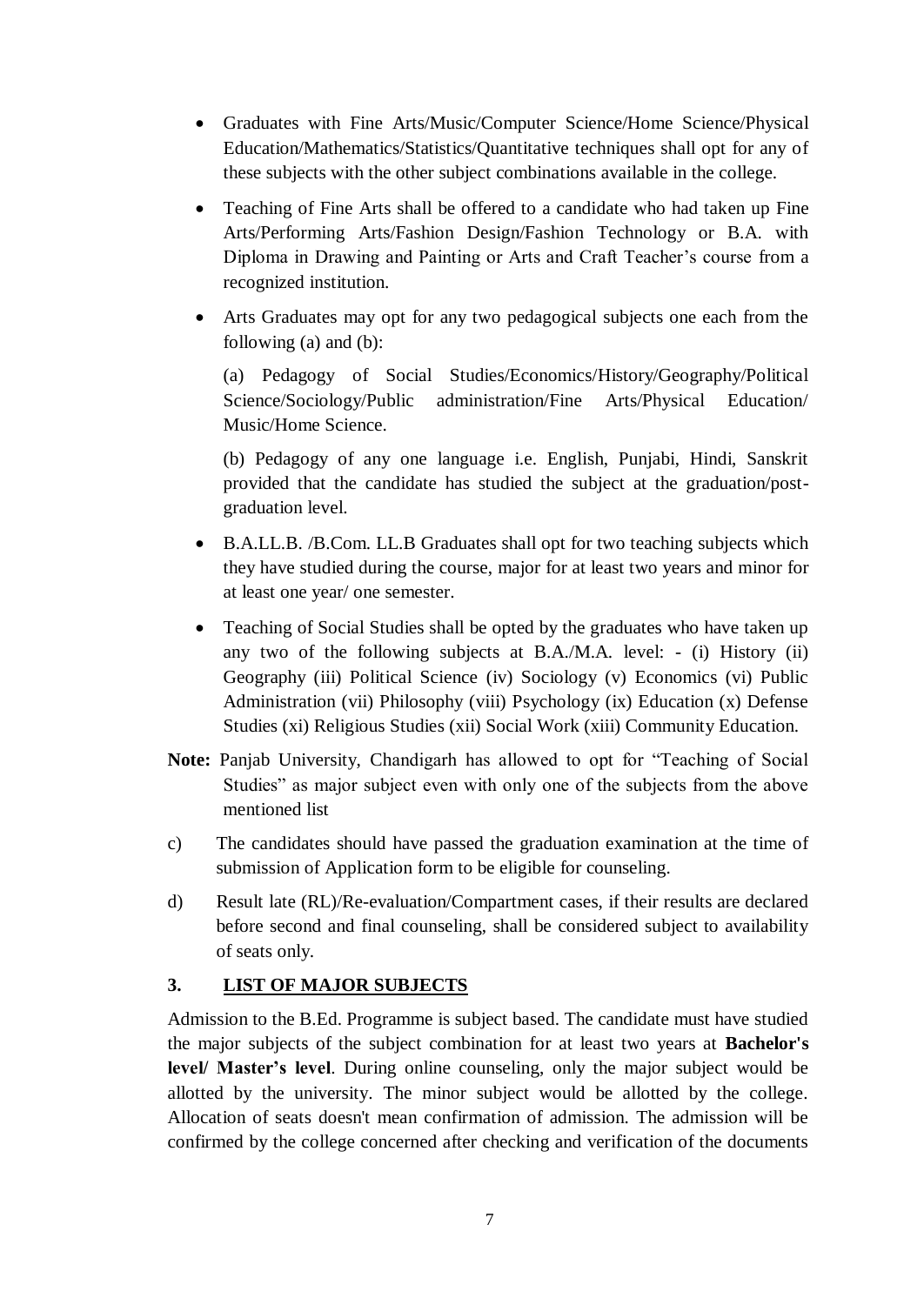and also in accordance with availability of the subject/s, subject combinations in the college and/or in the concerned university.

| 1. Teaching of Agriculture (only offered | 13. Teaching of Music                   |
|------------------------------------------|-----------------------------------------|
| in Panjab University Colleges)           |                                         |
| 2. Teaching of Commerce                  | 14. Teaching of Physical Education      |
| 3. Teaching of Computer Education/       | 15. Teaching of Physical Science        |
| 4. Teaching of Economics                 | 16. Teaching of Public Administration   |
|                                          | (only offered in Panjab University      |
|                                          | colleges)                               |
| 5. Teaching of English                   | 17. Teaching of Punjabi                 |
| 6. Teaching of fine Arts / Art           | 18. Teaching of Sanskrit                |
| 7. Teaching of Geography                 | 19. Teaching of Science                 |
| 8. Teaching of Hindi                     | 20. Teaching of Social Studies          |
| 9 Teaching of History                    | Teaching of Special Education<br>21.    |
|                                          | (offered only in Colleges of Special    |
|                                          | Education)                              |
| 10. Teaching of Home Science             | 22. Teaching of Sociology (only offered |
|                                          | in Panjab University colleges)          |
| 11. Teaching of Life Science             | 23. Teaching of Political Science       |
| 12. Teaching of Mathematics              |                                         |

#### **BROAD CATEGORIES OF SUBJECT COMBINATIONS:**

| (a)            | <b>B.Sc.</b> (Medical):    |                |                      |   |                       |  |
|----------------|----------------------------|----------------|----------------------|---|-----------------------|--|
| 1              | Science-Language           | $\overline{2}$ | Science-Life         | 3 | Life Science-Language |  |
|                |                            |                | Science              |   |                       |  |
| $\overline{4}$ | Science-Physical<br>Life   | 5              | Science-Physical     | 6 | Science-<br>Physical  |  |
|                | Science                    | Science        |                      |   | Language              |  |
|                |                            |                |                      |   |                       |  |
|                | $(b)$ B.Sc. (Non-Medical): |                |                      |   |                       |  |
| 1              | Science-Language           | $\overline{2}$ | Science-Maths        | 3 | Physical<br>Science-  |  |
|                |                            |                |                      |   | Language              |  |
| $\overline{4}$ | Science-<br>Physical       | 5              | Physical<br>Science- | 6 | Science-<br>Computer  |  |
|                | <b>Maths</b>               |                | Science              |   | Education/Computer    |  |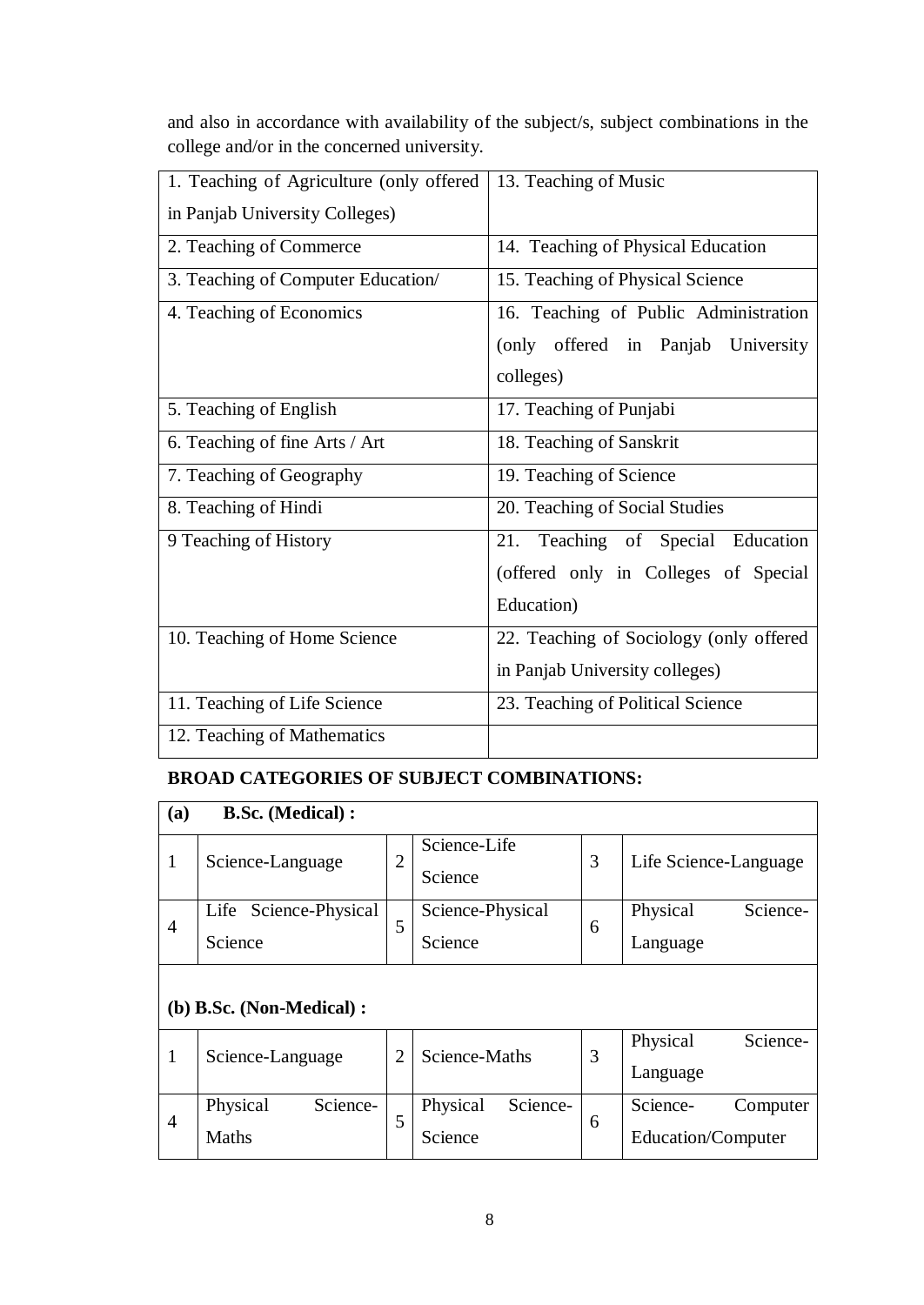|   | Physical                                           | Sci.     |                |                  |   | Computer            |
|---|----------------------------------------------------|----------|----------------|------------------|---|---------------------|
| 7 | Computer                                           |          | 8              | Math-Language    | 9 | Education/Computer- |
|   | Education/Computer                                 |          |                |                  |   | Language            |
|   |                                                    |          |                |                  |   |                     |
|   | (c) B.Sc. (Home Science) :                         |          |                |                  |   |                     |
| 1 | Home                                               | Science- | $\overline{2}$ | Science-<br>Home |   |                     |
|   | Language                                           |          |                | Science          |   |                     |
|   |                                                    |          |                |                  |   |                     |
|   | (d) Commerce Graduate (B.Com/B.B.A./ B.Com. LL.B.) |          |                |                  |   |                     |
| 1 | Commerce-Economics                                 |          | $\overline{2}$ | Commerce-        |   |                     |
|   |                                                    |          |                | Language         |   |                     |

| (e) B.C.A./B.Sc.-I.T. Graduate:         |                |                                 |    |                                       |  |  |  |
|-----------------------------------------|----------------|---------------------------------|----|---------------------------------------|--|--|--|
| Computer                                |                | Computer                        |    |                                       |  |  |  |
| Education/Computer-                     | $\overline{2}$ | Education/Computer-             |    |                                       |  |  |  |
| Language                                |                | Math                            |    |                                       |  |  |  |
| (f) Arts Graduates $(B.A.)/B.A. LL.B.:$ |                |                                 |    |                                       |  |  |  |
| S.St.-Language *                        | 8              | Music-Language                  | 14 | Physical Edu.-Geography               |  |  |  |
| Economics-<br>Language                  | 9              | Fine Arts-Language              |    | Sociology-Language                    |  |  |  |
| Economics-Math                          | 10             | S.St.-Physical<br>Education     | 16 | Edu/Computer-<br>Computer<br>Language |  |  |  |
| Math-Language                           | 11             | Physical Education-<br>Language | 17 | Home Science-Language                 |  |  |  |
| History-Language                        | 12             | Physical Education-<br>History  | 18 | Public Admin-Language                 |  |  |  |
| Geography-                              | 13             | Physical<br>Education-          | 19 | Agriculture-Language                  |  |  |  |
| Language                                |                | <b>Political Science</b>        |    |                                       |  |  |  |
| Political<br>Science-                   |                |                                 |    |                                       |  |  |  |
| Language                                |                |                                 |    |                                       |  |  |  |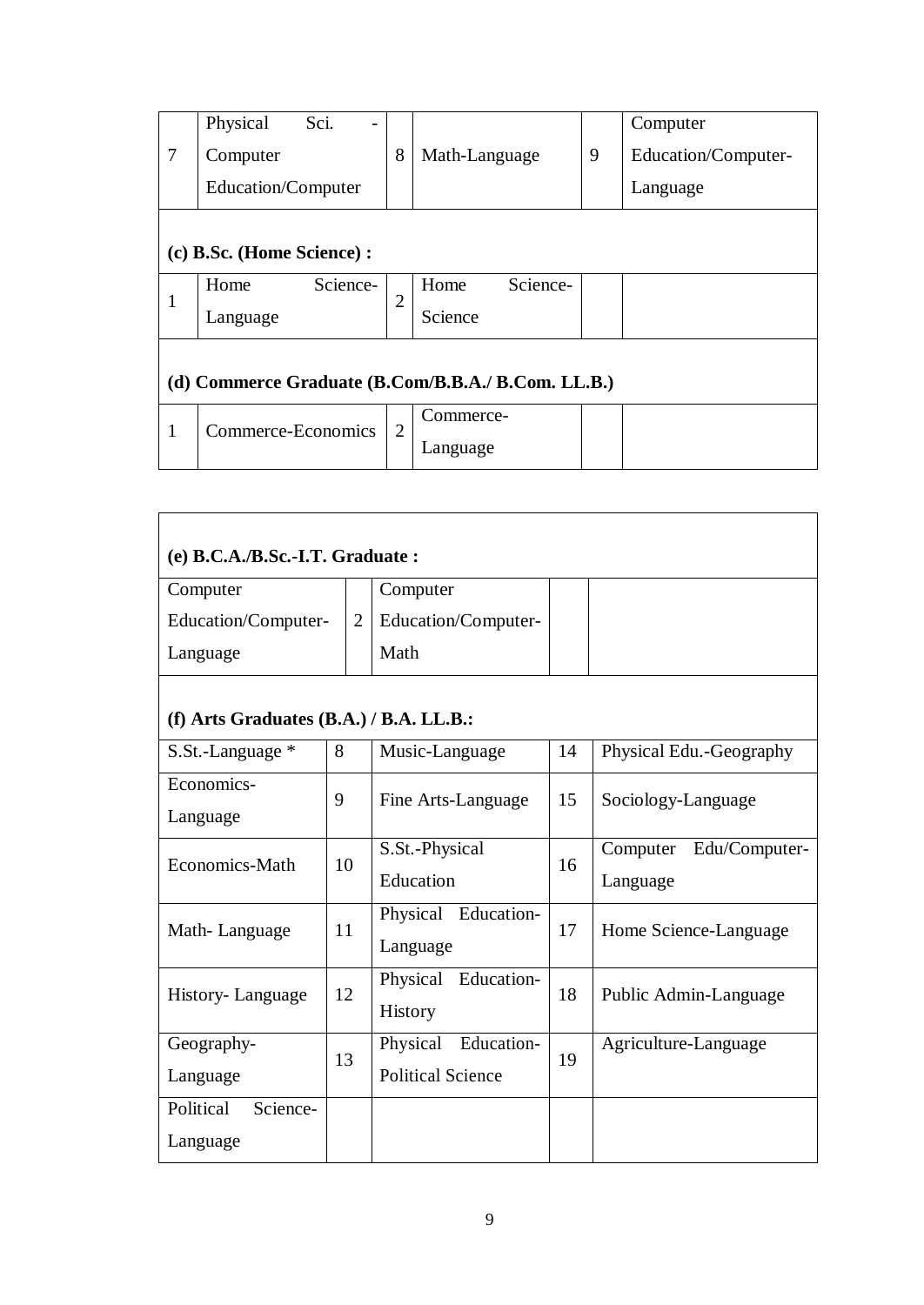\* Teaching of Social Studies shall be opted by the graduates who have taken up any two of the following subjects at B.A./M.A. level:

(i) History (ii) Geography (iii) Political Science (iv) Sociology (v) Economics (vi) Public Administration (vii) Philosophy (viii) Psychology (ix) Education (x) Defense Studies (xi) Religious Studies (xii) Social Work (xiii) Community Education.

#### **Note :**

- i. Panjab University, Chandigarh has allowed to opt for "Teaching of Social Studies" as major subject even with only one of the subjects from the above mentioned list.
- ii. Teaching of Public Administration & Teaching of Sociology & Teaching of Agriculture are only offered by Panjab University.

| $(g)$ B.A. Honors (Language) |                  |                                                            |                      |
|------------------------------|------------------|------------------------------------------------------------|----------------------|
| 1.<br>English-               | 2.<br>Hindi-     | 3.<br>Punjabi-                                             | 4.<br>Sanskrit-      |
| Minor (Eligible $\&$         | Minor (Eligible) | Minor (Eligible $\&$                                       | Minor (Eligible $\&$ |
| Available in                 | & Available in   | Available in                                               | Available in         |
| college)                     | college          | college)                                                   | college)             |
| 5.<br>Language               | 6.               | Candidates who have passed Shastri /Gyani /                |                      |
| $(major)$ – Language         |                  | Prabhakar/Honors in languages can opt for two language     |                      |
| (minor) (Eligible $\&$       |                  | combinations provided they have studied the other language |                      |
| Available in                 |                  | for one year/one semester (not applicable in GNDU,         |                      |
| college)                     | Amritsar).       |                                                            |                      |

**Note:** In case of candidates who have done Honors in languages such as Hindi, Punjabi and English, the major subject will be language. Such candidates would be allotted minor subject by the college on the basis of other subject option/s permissible to the candidate by the respective University and the availability of the same in the respective college.

#### **(h) B.E., B.Tech.**

| Math-Language | 2. Science-Language  | 3. Computer<br>Edu/Computer - Language |  |
|---------------|----------------------|----------------------------------------|--|
| 4. Science-   | Computer 5. Computer | 6. Science-Maths                       |  |
| Edu/Computer  | Edu/Computer -Maths  |                                        |  |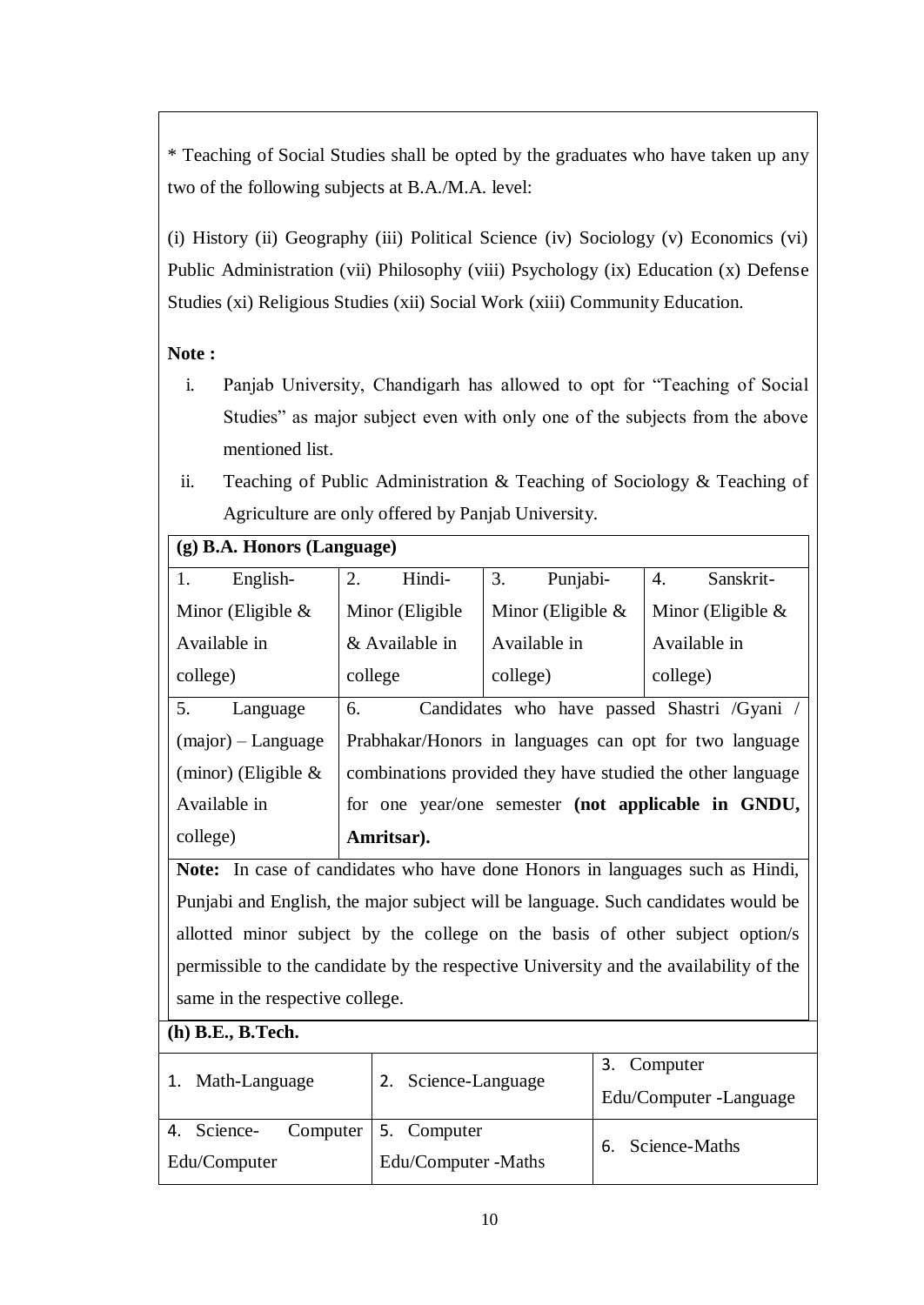#### **(i) Admission to B. Ed Special Education/MR/Intellectually Disabled\***

\*(Those students who want to opt for B.Ed. Special Education/MR/Intellectually Disabled, can opt Special Education).

#### **Reference List for the M.Sc. Candidates**:

The candidates with the M.Sc. degree/s in the following subject may choose the major subject from the following table.

| <b>For Teaching of Physical</b> | <b>For Teaching of Life</b>             | <b>For Teaching of</b> |
|---------------------------------|-----------------------------------------|------------------------|
| <b>Science</b>                  | <b>Science</b>                          | <b>Science</b>         |
| Chemistry                       | Agriculture                             | Agriculture            |
| Geophysics                      | <b>Bio Physics</b>                      | Anthropology           |
| Honors in Physical Science      | <b>Biology</b>                          | Biochemistry           |
| <b>Industrial Chemistry</b>     | <b>Botany</b>                           | <b>Biology</b>         |
| <b>Medical Physics</b>          | Ecology                                 | Biotechnology          |
| <b>Nuclear Physics</b>          | Entomology                              | <b>Botany</b>          |
| Physics                         | Environmental science                   | Chemistry              |
|                                 | Genetics                                | Ecology                |
|                                 | Honors in Life Science                  | Entomology             |
|                                 | Human Biology                           | Environmental science  |
|                                 | <b>Human Genomics</b>                   | Genetics               |
|                                 | <b>Medical Physics</b>                  | Geology                |
|                                 | Microbial Biotechnology                 | Microbiology           |
|                                 | Microbiology                            | Nanotechnology         |
|                                 | <b>Nuclear Medicine</b>                 | <b>Nuclear Physics</b> |
|                                 | System Bio and<br><b>Bioinformatics</b> | Physics                |
|                                 | Zoology                                 | Zoology                |

**Note:** The candidates shall be given the required subject combinations depending upon their availability in the colleges  $\&$  provisions in the concerned university ordinance/syllabus.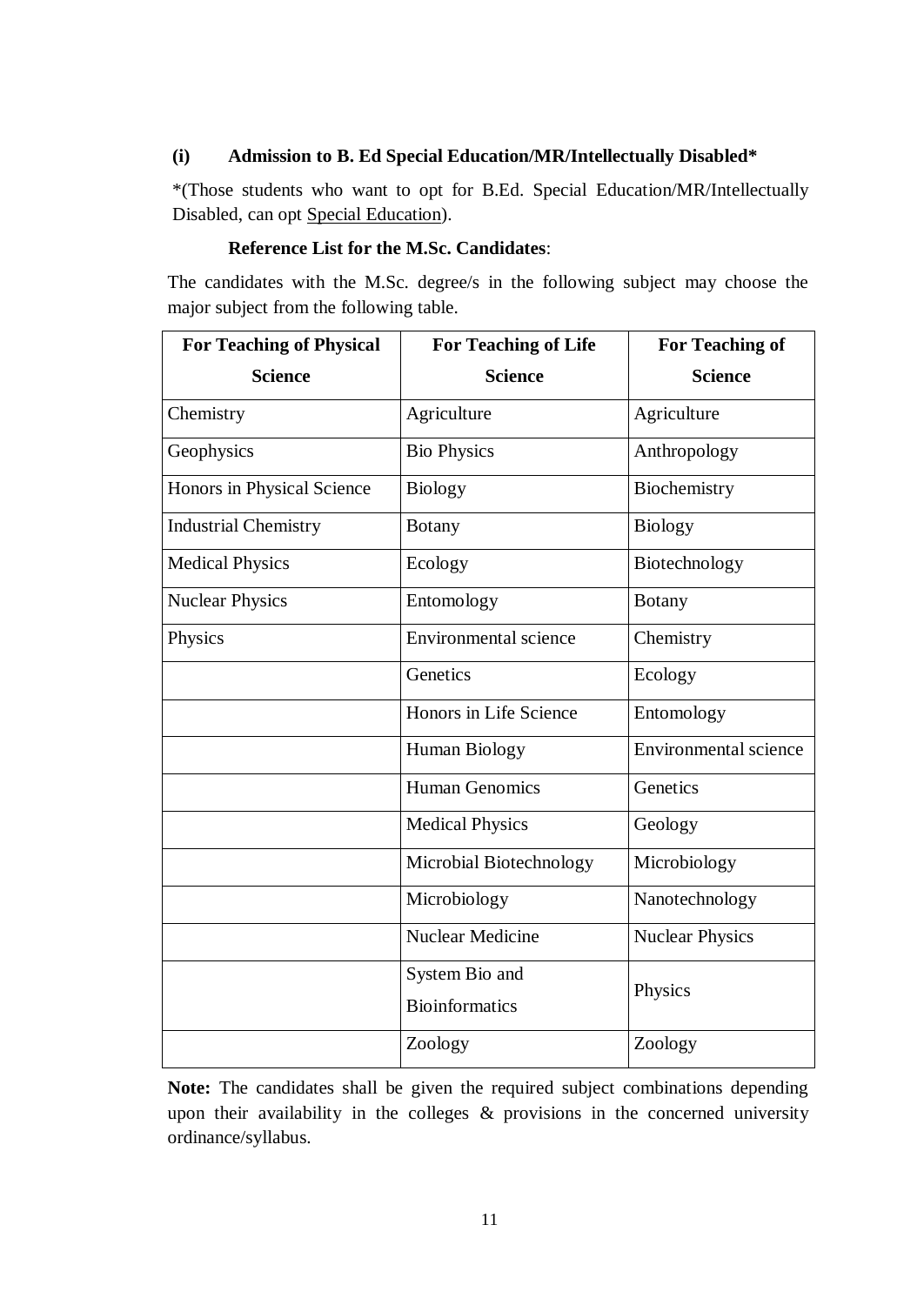#### **4. CRITERIA FOR ADMISSION**

- (a) The admission to B.Ed. Course in the colleges affiliated to Punjabi University, Patiala, Panjab University, Chandigarh and Guru Nanak Dev University, Amritsar for the session 2020-21 shall be made on the basis of the relative merit of the candidates, subject to the availability of seats in a particular subject combination and as per reservation policy of Government of Punjab.
- (b) The candidates are required to fill the choices of colleges and Major Subjects on the prescribed proforma on the B.Ed. admission website. He/she will be admitted to the college on the basis of merit for his/her category in the respective subject, provided he/she fulfils the requisite eligibility conditions.
- **Note :** No one who is already in employment (whole time or part time whether in honorary capacity or paid) shall be admitted to B.Ed. Course in a College of Education without taking leave from the employer/Institution/office etc. from the date of commencement of the academic session till the completion of practical skill in teaching examination.
- (c) Admission to the seats under 15% (All India) quota will be done as per Reservation Policy of the Central Govt.
- (d) When two or more candidates have secured equal marks in merit list their inter-se merit for admission will be decided on the following criteria:
	- (i) Candidate older in age shall rank higher in the order of merit.
	- (ii) Candidate with higher percentage of marks in matric examination.

#### **5. DIVISION OF SEATS**

- (a) 85% seats will be reserved for the Candidates from within the State of Punjab and 15% seats will be open to candidates of other States/U.T's on the basis of merit list prepared on all India bases excluding Punjab. The eligibility criteria for 85% seats will be that the candidate must be a resident of Punjab State in terms of the Punjab Government, Department of Personnel and Administrative Reforms (PP-11 Br.) letter No.  $1/3/95$ -3PP-11/96 19, dated the  $6<sup>th</sup>$  June, 1996 and letter No. 1/3/95-3PP-11/80, dated 1st January, 1999.
- (b) If sufficient number of candidates belonging to reserved category (ies) is not available, the vacant seats will be offered to candidates in the open category. Likewise, if seats under 85% state categories remain vacant, these would be transferred to 15% all India category and vice-versa. Further, if suitable candidates are not available in any one of the sub-categories of reserved categories, the seats so available will be filled up by the candidates from the other sub categories and if they are not available in any sub- category, then seats shall be filled up from general/open category candidates.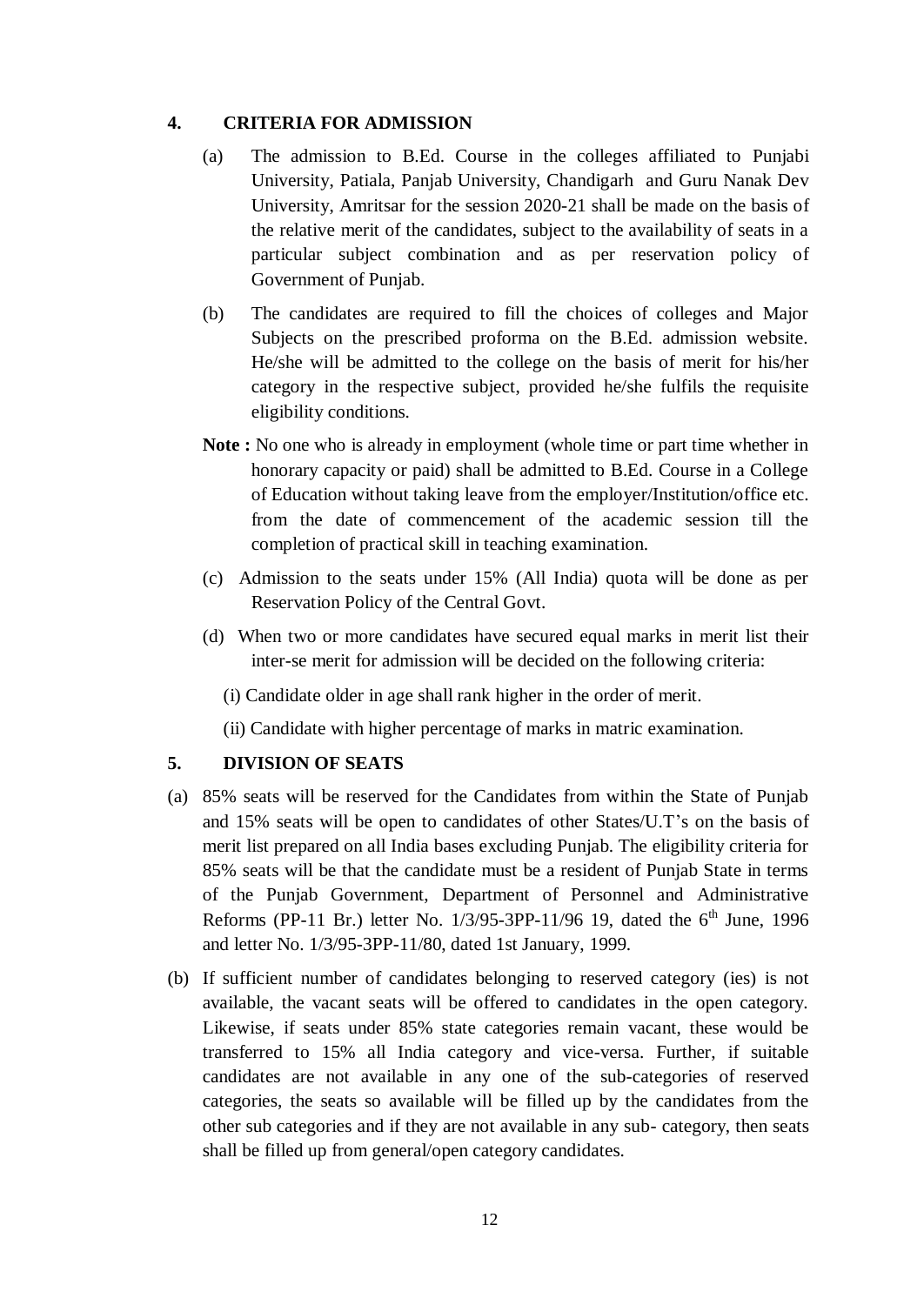(c) Seats up to 70% of sanctioned intake at Malwa Central College of Education for Women, Ludhiana shall be reserved for rural women candidates who are bona fide residents of the State of Punjab.

#### **6. RESERVATION OF SEATS**:- For the State of Punjab

The Punjabi University shall follow the reservation Policy of Punjab Government vide its letter No. 11/53/92-6 Edu.I/9729,9938 dated 10.05.2002 and 15-05-2002.

#### **DIVISION OF SEATS**

(A) 85% seats would be reserved for the candidates from within the State of Punjab. The eligibility criteria for 85% seats will be that the candidate must be a resident of Punjab State in terms of Punjab Government, Department of Personnel and Administrative Reforms (PP-II Branch) letter No. 1/3/95-3PPII/9619, dated 6th June, 1996 and letter No. 1/3/95-3PPII/80, dated 1st January, 1999 or have passed 10+1 and 10+2 examination as a regular candidate from a recognized institution situated in Punjab. However, wards of Defence Personnel posted in Punjab are exempted from this condition to the extent that they should have passed only qualifying examination from a recognized institution situated in Punjab. Each candidate would be required to submit a certificate this effect from the Principal/Head of Institution last attended in the prescribed Proforma (Pb.Gov.No.13/1/09-6Edu.1/ dated 19.08.2009).

- (B) 15% seats will be open to all the candidates from outside the state of Punjab. The candidates being admitted under 15% quota on All India Basis shall be eligible only for reservation provided by the constitution i.e. 25% for S.C/S.T and 10% for B.C/OBC. S.C/S.T candidates admitted under 15% seats will have to pay full fee and no relaxation in fee will be given to such candidates as has been given to candidate admitted under 85% seats. The candidate has to produce the Domicile certificate at the time of Admission.
- (C) The above 85% reservation clause shall also be applicable to the following categories of candidates:
	- i. Children, wards and dependents of those regular Punjab Government Employees/Members of All India Services borne on Punjab cadre as well as those on deputation from other State cadres with the Punjab Government/Boards and Corporations/Statutory bodies established by or under an Act of the State of Punjab, posted outside the State of Punjab.
	- ii. Children, wards and dependents of those regular Central Government employees not covered under other categories of this para (A) with Punjab domicile, who have served for at least two years in connection with the affairs of the Punjab out of 5 Years preceding the year of B.Ed. Admission.
- iii. Children, wards and dependents of those Punjab Government pensioners settled outside Punjab before 1st January of the year of B.Ed. Admission.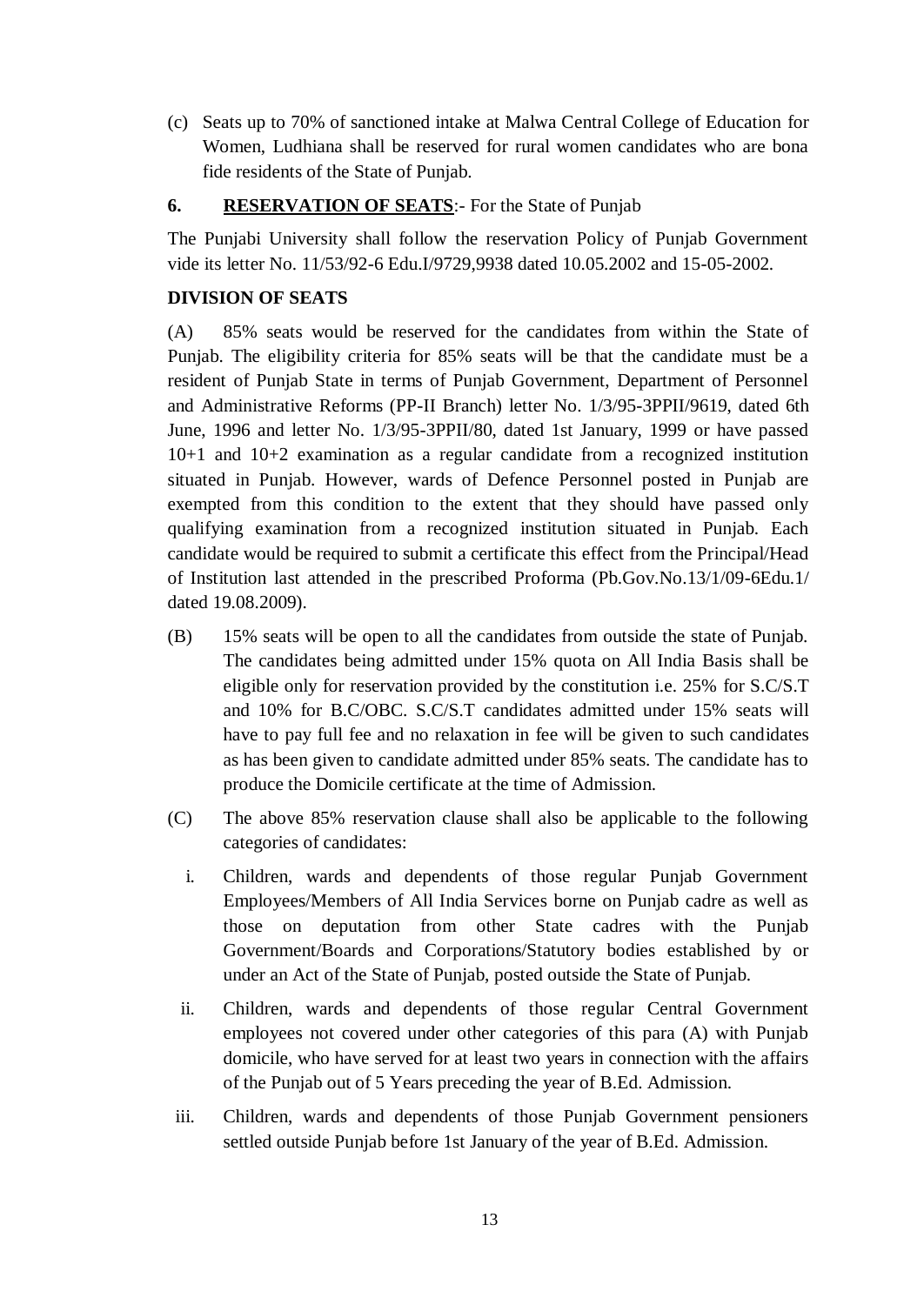- iv. Children, wards and dependents of military/para-military forces personnel belonging to the state of Punjab as per record at the time of their entry into service.
- v. Children, wards and dependents of the Ex-servicemen of military/paramilitary forces personnel belonging to the State of Punjab as per record at the time of their entry into service who retired on or after 1st January of the year preceding two years of the year of B.Ed. admission.

#### **\*RESERVATION OF SEATS**

The percentage of seats reserved for different categories shall be as follows:

**\* The Reservation Policy is tentative and is subject to change as per Policy of Punjab Government/ Punjabi University, Patiala.**

| i) Scheduled Castes/ Scheduled Tribes | 25% |
|---------------------------------------|-----|
| (ii) Backward Classes/OBC             | 10% |

*The persons belonging to creamy layer are not entitled to the reservation under BC/OBC as per Notification No. 1/41/93 RS1/209 Government of Punjab, Department of Welfare dated 24-02-2009 and Government of Punjab (Reservation Cell) vide Notification No. 1/41/93-RS1/1093050/1 dated 27-10-2017.* 

#### **The rule of exclusion will apply to sons and daughters of**

- a. Persons having gross annual income of Rs. 8.0 lakh or above or possessing wealth above the exemption limit as prescribed in the Wealth Tax Act for period three consecutive years;
- b. Persons in Categories I, II, III and IV who are not disentitled to the benefit of reservation but have income from other sources of wealth which will bring them within the income/wealth criteria mentioned in (a) above.

**Explanation:** Income from salaries or agricultural land shall not be clubbed.

| (iii) Border Area/Backward Area                             | 2% (1% each) |
|-------------------------------------------------------------|--------------|
| (iv) Sports Persons                                         | $1\%$        |
| (v) Children/Grand Children of Freedom Fighter of Punjab    | $1\%$        |
| (vi) Disabled Persons (Blind/Deaf & Dumb/Other handicapped) | - 5%         |

If suitable candidates are not available in any one of these sub-categories of disabled candidates or are not found suitable for the particular course, the seats so available will be filled up by the candidates from the other sub-categories of disabled candidates.

#### **(vii) Children/Widows of Defence Personnel 1%**

Children/Widows of defence personnel killed or disabled to the extent of 50% or more in action, wards of gallantry awardees, Ex-Servicemen and children of serving defence personnel/Ex-servicemen.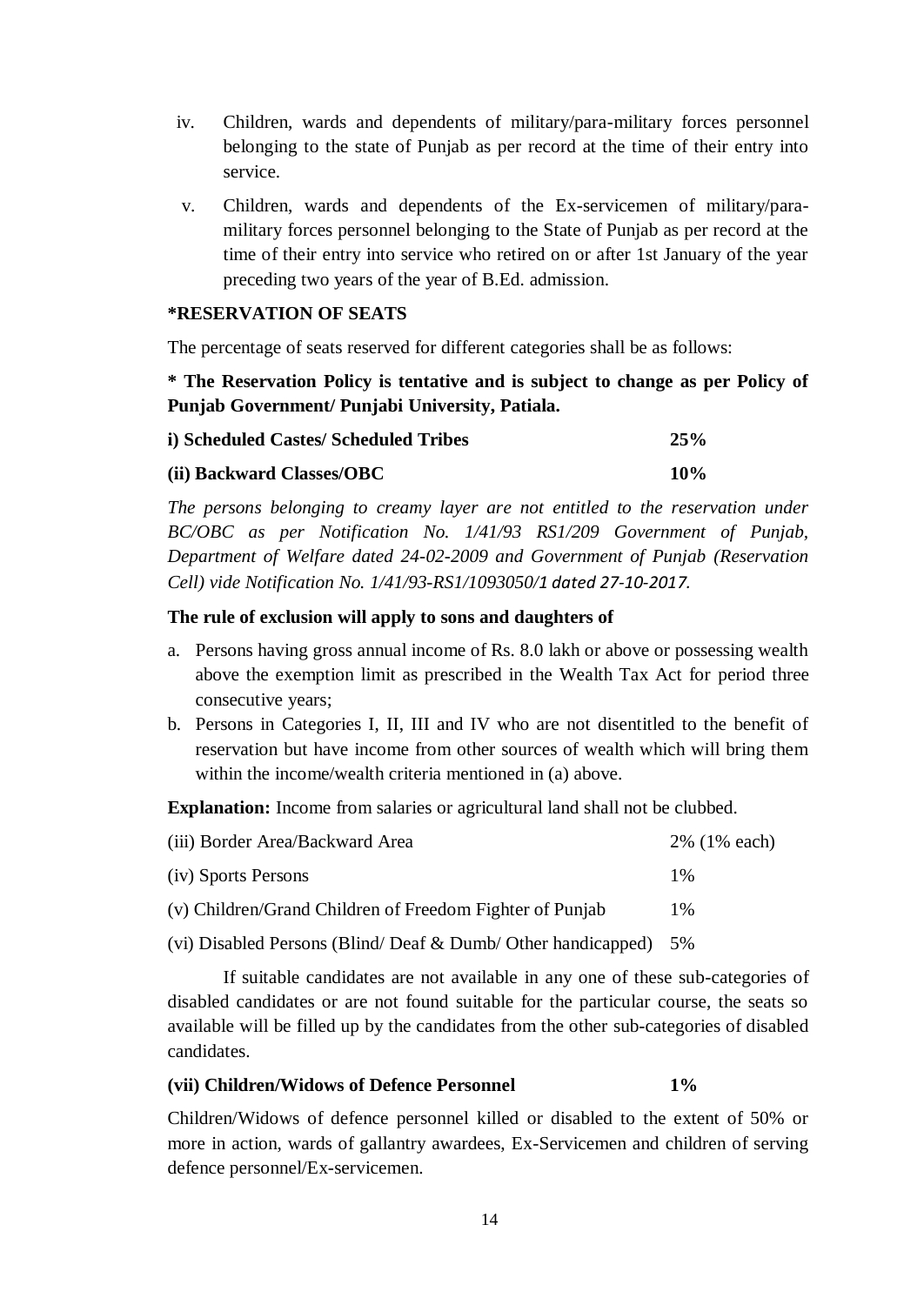#### **(viii) Children/Widows of Para-Military Forces Personnel 1%**

Children/Widows of para-military forces personnel, Punjab Police, PAP, and Punjab Home Guards killed or disabled in action to the extent of 50% or more, ex-paramilitary forces personnel and children of serving para-military forces personnel/exparamilitary forces personnel.

#### **(ix) Children/Grand Children of Terrorist Affected Persons 1% Children/Grand Children of Sikh Riot Affected Persons 1%**

November, 1984 riots affected displaced persons seats are only for Candidate of Punjab Domicile. The advantage will be given to only those candidates whose names are entered in Red Book.

#### **Note:**

- i. The candidates being admitted under 15% quota on All India basis shall be eligible only for reservation provided by the Constitution of India i.e. 25% for SC/ST and 10% for B.C/OBC.
- ii. Any change in Reservation policy by Government of Punjab shall be applicable at the time admission.

#### **Please Note:**

- Reserved Category candidates shall opt for One Category only.
- Candidates applying in the Reserved Category shall indicate their claim only in the Reserved Category. A candidate claiming a seat in the Reserved Category will automatically have the right to be considered in the General Category according to the open Merit.

#### **7. GENERAL INSTRUCTIONS**

- The admission to various Colleges of Education of the three Universities of Punjab will be done strictly as per the Punjab Government Notification and the N.C.T.E. norms and by the Admission Committee constituted by the Vice-Chancellor, Punjabi University, Patiala.
- The reservation of seats as given above shall be strictly adhered to. However, in case seats in a reserved category remain vacant, on account of nonavailability of qualified candidates, such seats may be filled up from the general category candidates.
- Applicant applying for the reserved category shall carefully indicate the claim for only one category in the admission form. No change of category will be entertained /permitted at a later stage in the application form.
- Any incorrect information by the candidate in online form or otherwise provided shall lead to his/her disqualification without any intimation thereof.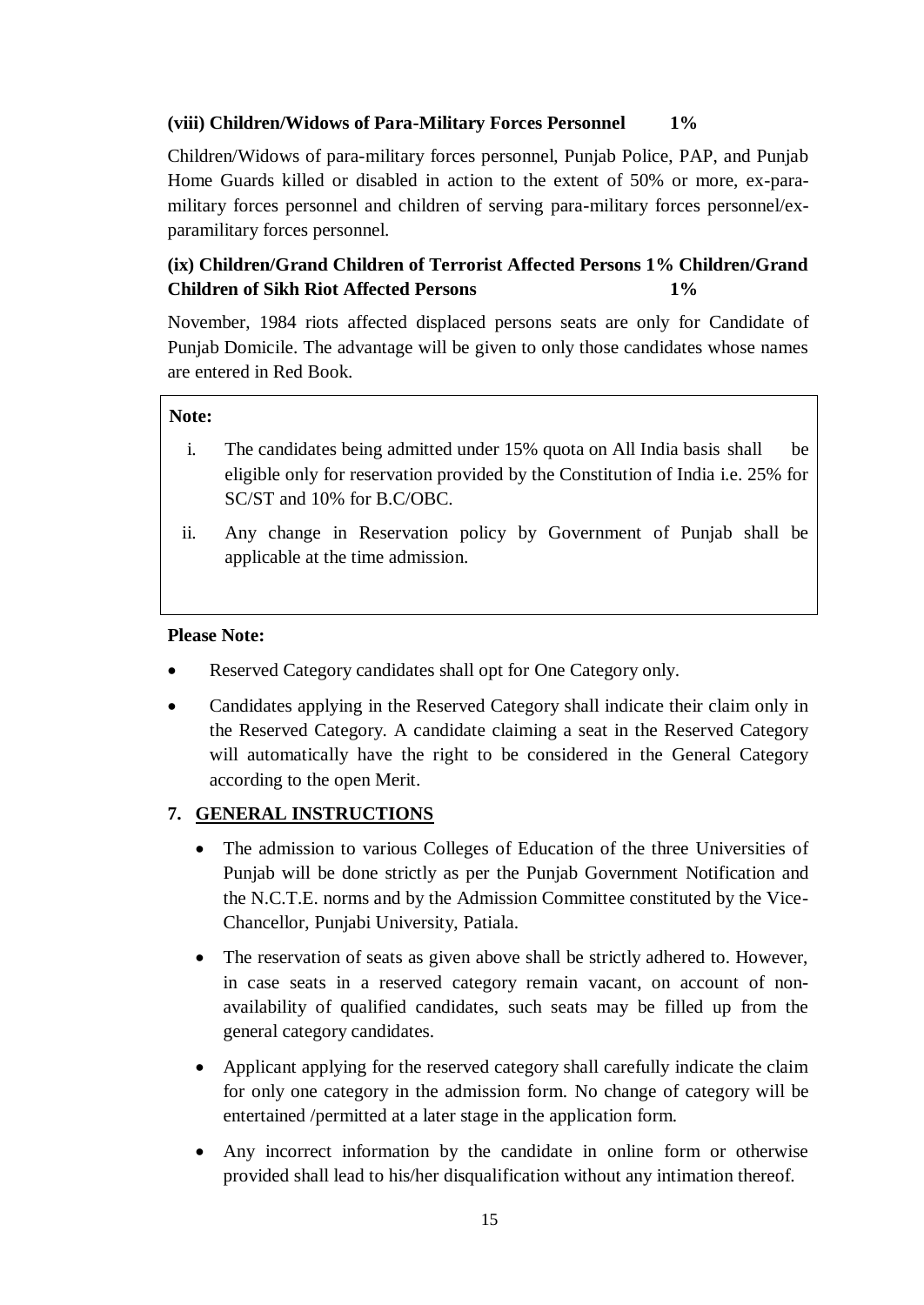- While calculating merit, credit of 1% of maximum marks will be given to candidates seeking admissions under 85% category, who have passed their  $10<sup>th</sup>$  and  $12<sup>th</sup>$  class examination from schools situated in rural areas of Punjab. For this, they will have to submit a certificate issued by the Head/Principal of the school stating that the student has passed  $10<sup>th</sup>$  and  $12<sup>th</sup>$  class from his school and that the school falls in the rural area. The certificate should be counter signed by the Sarpanch of the village.
- There will be two counseling sessions for admission. The allocation of college will be made through two online counselings only. The shifting of seats will be allowed during the second counseling only.
- The admission to all seats belonging to different subjects in the colleges of Education will be done as per the norms laid down by the N.C.T.E as per clause 3.1 of the appendix iv of its Gazette Notification dated 28.11.2014. The subject combination will be decided by the admission committee constituted by the Punjabi University Patiala.
- The seats falling vacant in the All India category will be converted into 85%state category.
- In counseling, only the major subject would be allotted by the university. The minor subject would be allotted by the college. Allocation of seat does not mean confirmation of admission. The admission will be confirmed by the college concerned after checking and verification of documents, which shall be the sole responsibility of the college.
- Colleges shall provide all information regarding the B.Ed course and other facilities being provided to the students on their website

#### **8. IMPORTANT INSTRUCTIONS TO CANDIDATES**

- **The candidates are advised to follow the procedure laid down for online registration and application form submission**.
	- Incomplete forms will not be given any chance for completion after the last date mentioned on the website link "*Important Dates*".
	- It is the responsibility of the candidate to ensure that correct information is provided when the online form is filled. Any incorrect information will lead to disqualification.
- Candidate is required to deposit fee of Rs. 2400/- (Rs. 1200/- for SC/ST/PwD) before the last date mentioned on the website link "*Important Dates*".
- Candidates applying for the reserved category shall carefully indicate the claim for only one category in the admission form to be submitted through online process.
- Any change of information in the Online Admission Form once submitted on the website will not be entertained.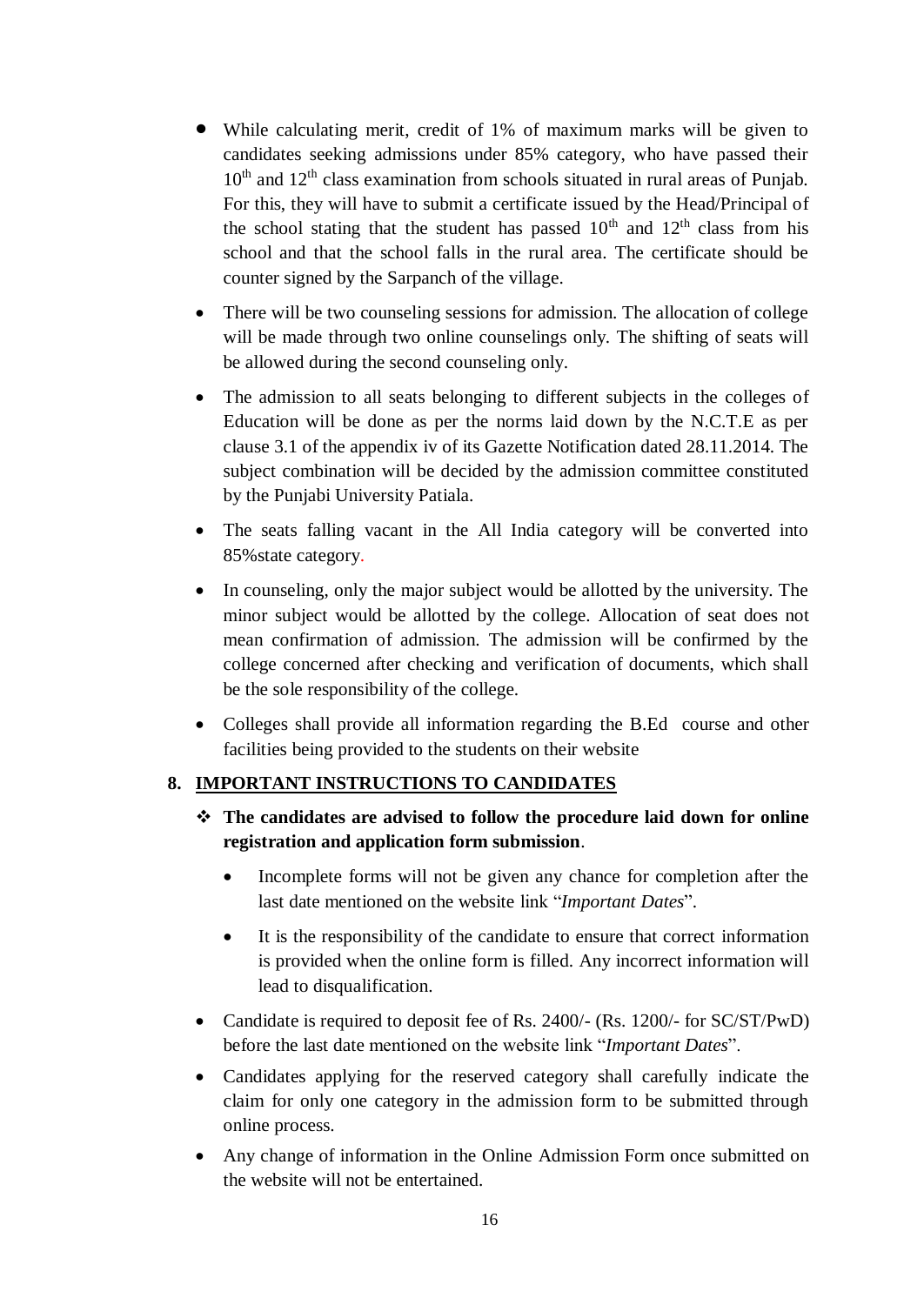- Once the online Application form is submitted, the candidate shall not be allowed to make any change in the Application Form by way of any addition/deletion/alteration/amendment/ change of any particular etc. under any circumstance whatsoever.
- No request will be entertained in case of change in category.
- Candidate can choose at the most 10 Colleges in order of preference. Along with each selected college candidate has to choose one major subject.
- "**Online Counseling**" will be conducted by Punjabi University, Patiala as per Punjab Government Notification. The candidates must check the schedule from the **counseling website (www.punjabbed.org)** of Punjabi University, Patiala regularly.
- The allocation of seats for admissions to B.Ed. for session 2020-21 shall be based on the merit and choices filled by the candidate.
- In case candidate has not provided the choices, he/she will not be allotted any college and no further chance will be given after the last dates for choice filling as mentioned on the website link "*Important Dates*".
- The candidates will be held responsible for filling the online application form and making choice of teaching subject on their own behalf. Hence, it is recommended that the candidates may proceed to the process of online registration at their own. However, they can take the help from the Help Desks established by the colleges for the convenience. The institutions will not be held responsible for any online activity done by the candidates.
	- The Seats up to 70% of sanctioned intake at Malwa Central College of Education for Women, Ludhiana shall be reserved for rural women candidates who are bonafide residents of Punjab State. The candidate must fulfill the stipulated criteria for reservation of Rural Women Candidates as per **Form 'C' available on the website.**

**Note: In order to avoid last minute rush, the candidates are advised to apply early enough. The university will not be responsible for any network related problem at later stage.**

#### **9. INSTRUCTIONS FOR CHOICE FILLING**

- The choices will be available on the basis of the selection of Graduation/Post-Gradation degree and selected Teaching Subject.
- While filling subject combinations please read carefully the instructions given under list of major subjects.
- While opting for a college, make sure that it is offering major/minor subject combination of your choice.
- Filling of colleges of your choice is mandatory to seek admission.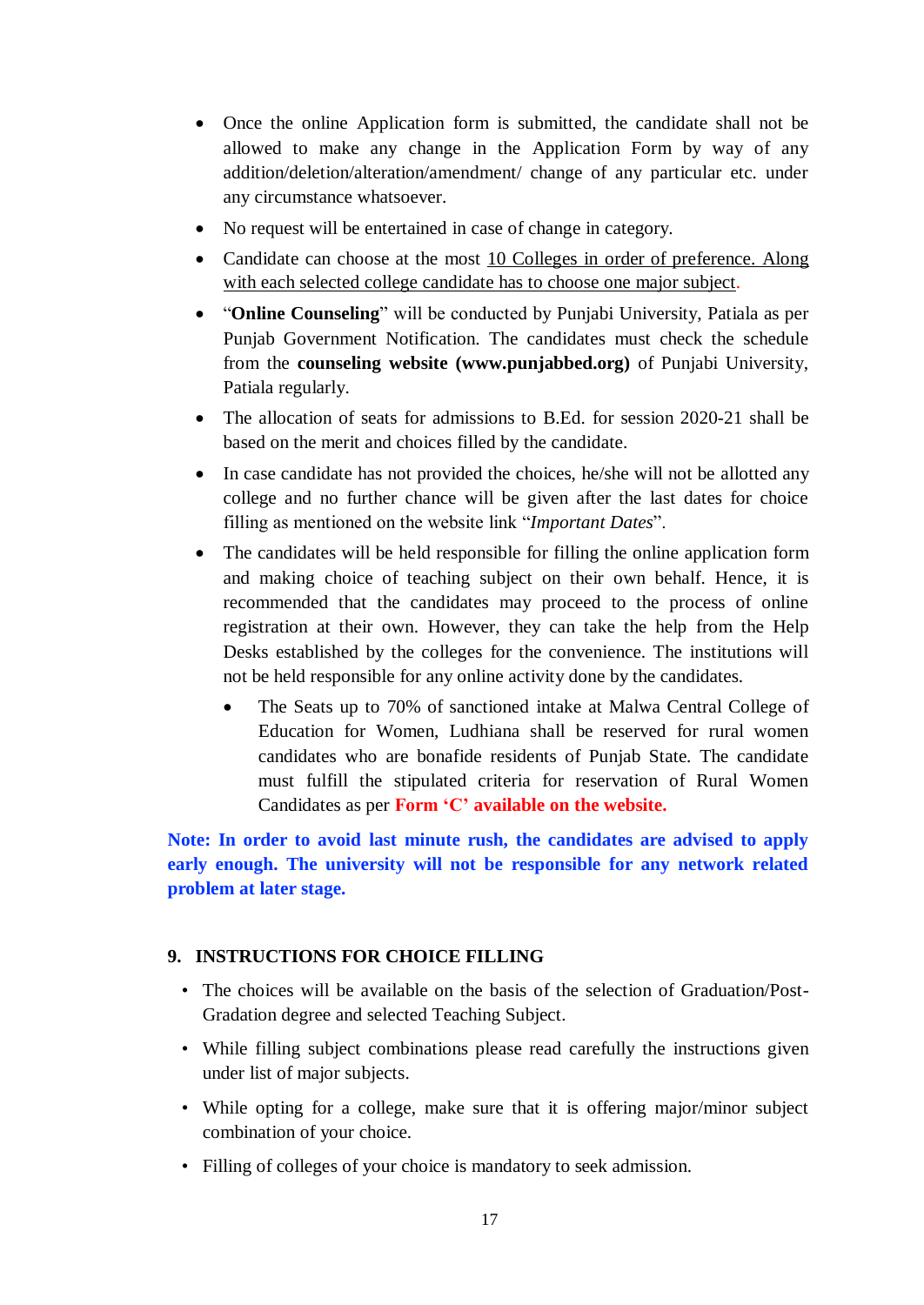• A candidate is allowed to fill at the most ten choices of colleges of education along with subject combination according to eligibility.

#### **10. IMPORTANT DATES at https://punjabbed.org**

**Note:** Notwithstanding anything contained in this booklet, the eligibility conditions for admission to the B.Ed. Course shall be governed by the Respective Regulations/rules as enshrined in the Calendars of the respective Universities, i.e., Panjab University, Chandigarh; Punjabi University, Patiala and Guru Nanak Dev University, Amritsar. Instructions/ Notifications issued by the Punjab Government and N.C.T.E. (National Council for Teacher Education), Panjab University, Chandigarh; Punjabi University, Patiala and Guru Nanak Dev University, Amritsar will be applicable.

#### I. PREPARATION OF MERIT LIST

The Merit list will be prepared in following manner:

- i. The merit list will be prepared on the basis of marks obtained by the candidate in qualifying degree.
- ii. Quota-wise and Category-wise Merit lists will be prepared.
- iii. While calculating merit, credit of 1% of maximum marks will be given to candidates seeking admission under 85% category, who have passed their 10th and 12th class examination from schools situated in rural areas of Punjab.

#### 11. **VERIFICATION OF DOCUMENTS**

- (a) Candidates who have been allotted seats through online process shall report at the allotted college as per schedule mentioned on the website. The college will verify the following original documents of candidate and candidate is required to carry original documents along with one photocopy of those documents:
	- Detail Marks Card of Matric (10th).
	- Detail Marks Cards & Degree/s of all Examinations.
	- Character Certificate (from the Institute last attended)
	- Residence/Domicile Certificate.
	- \* Reservation Category Certificate, if any.
	- \* Rural Area Claim (Certified by Dist. Education Officer), if any.
	- Affidavit regarding gap year (if any) as per university norms
	- Any other relevant Certificate.

As it is the sole responsibility of the concerned college to check the eligibility, category, rural claim and subject combinations as per the Punjab Govt./University/NCTE norms, if the candidate is found eligible, the college will follow their laid down procedure for the admission of candidate.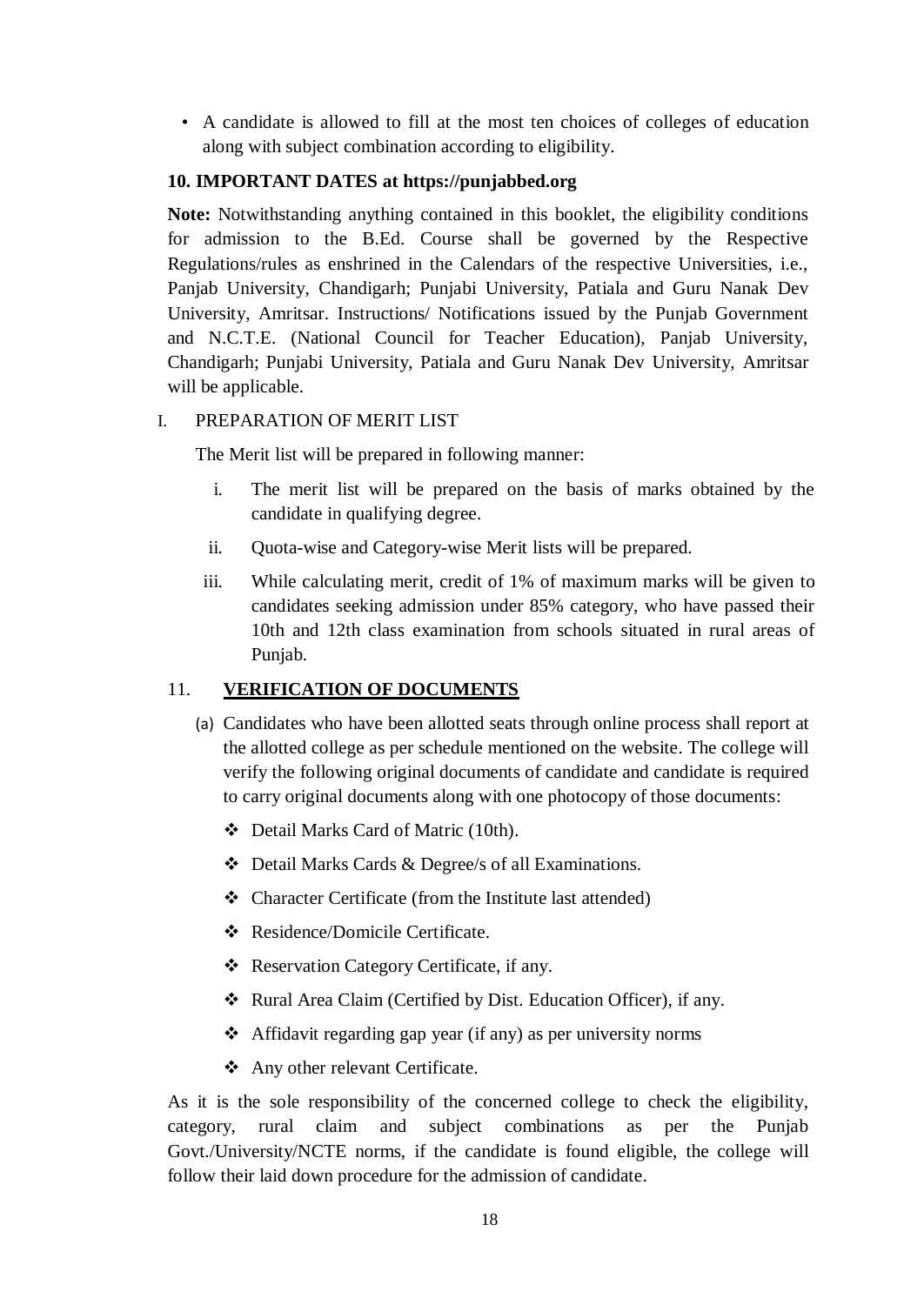#### 12. **FEES & FUNDS:**

- The fee and funds structure in private self-financed colleges of education will be according to the instructions issued by the Government of Punjab.
- The colleges shall charge only 50% of the fee of first semester at the time of admission.
- The concerned college shall have to inform in advance whether stay in hostel is compulsory or not and if yes what are the hostel charges inclusive of rent, mess charges etc.

#### 13. **ADMISSION TO MANAGEMENT QUOTA SEATS:**

- 1. In pursuance of the Hon'ble Supreme Court of India's Judgment in T.M.A Pai Foundation and others versus State of Karnataka and others and in view of the interim Policy Regulations Notification, dated  $10<sup>th</sup>$  June 2003 issued by the University Grants Commission 15% of the seats out of 85% state quota seats in un-aided private self-financing institutions shall be treated as management quota seats and shall be brought out of the purview of centralized counseling to be conducted by the University.
- 2. The University shall exclude the management quota seats (showing the subject combination) from the centralized counseling and accordingly publish the details of these seats (institute-wise) provided by the respective institutes.
- 3. The seats under the management quota shall be filled up by the concerned institute in the following manner: -
	- (a) The management quota seats will be filled up only after the second counseling is over as per the notified schedule.
	- (b) Each institute duly authorized by the University, conducting the counseling, shall publish an advertisement, mentioning the name of institute and seats against subject-wise combinations offered, in two leading newspapers (i.e. one in English and one in Punjabi Language). On the last day of second counseling and may repeat this advertisement subsequently.
	- (c) The Management of the Institute shall fill up management quota seats on the basis of a merit list of applicants who had applied in pursuance to advertisement as stated in 3(b) above through its own counseling in a transparent manner.
	- (d) There shall be no reservation, in respect of the prescribed management quota seats.
	- (e) The concerned college shall have to inform in advance whether stay in hostel is compulsory or not and if yes what are the hostel charges inclusive of rent, mess charges etc.